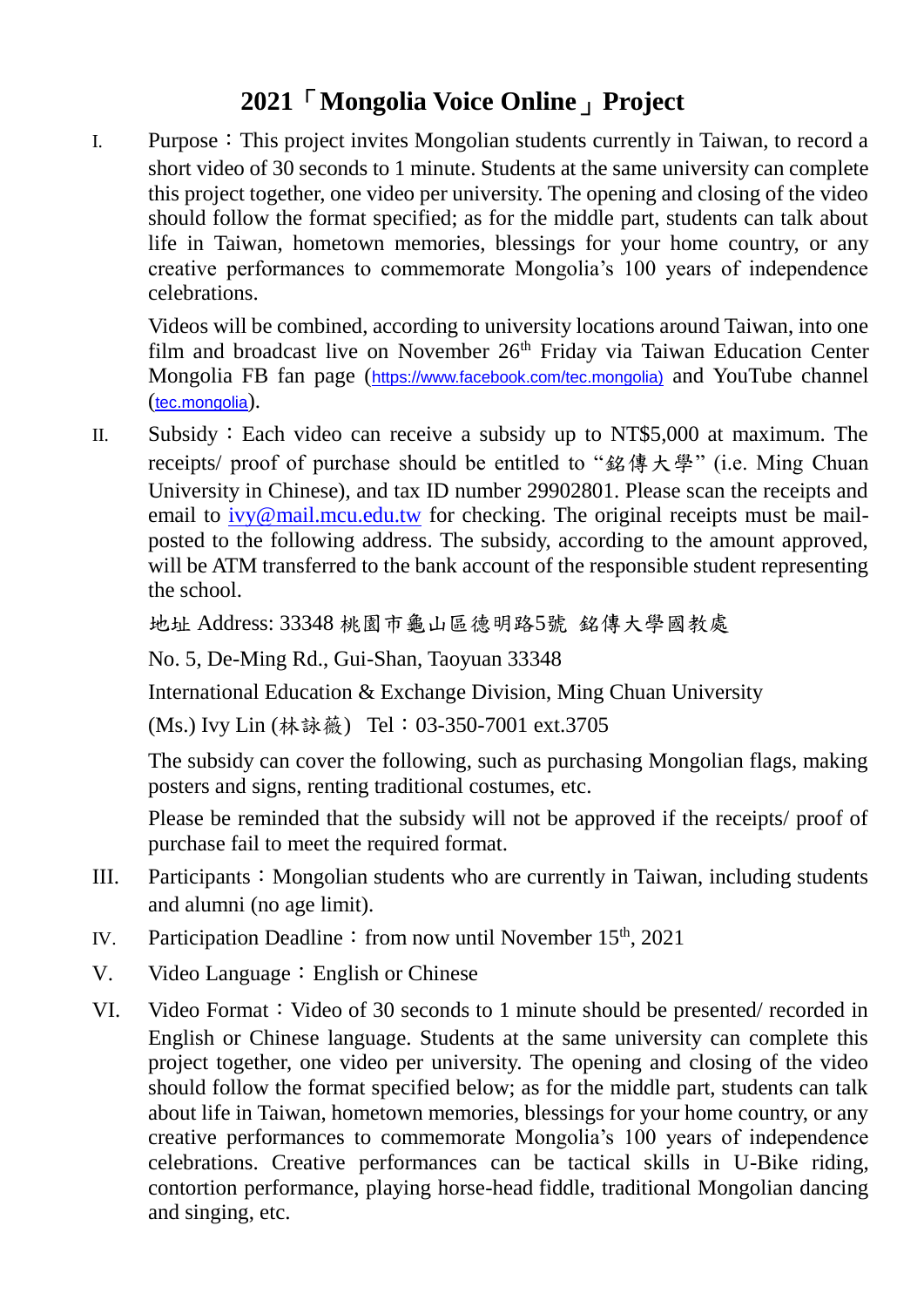Video Opening Format: students should stand in front of the university main gate or any place with university name/ logo in the background, waiving at the camera and speaking loudly "*Hello, Wǒ Zài Tái Wān*" in Chinese, which means "Hello, I'm in Taiwan" in English.

Video Closing Format: students pose with thumbs up, speaking loudly "*Méng Gǔ, Zàn!"* in Chinese, which means "Mongolia, Bravo!" in English.

VII. Participation Method:

1. Download Participation Form from Taiwan Education Center Mongolia website [\(www.tecm.org.tw\)](http://www.tecm.org.tw/).

2. Students at the same university can complete this project together; one video per university.

3. Together with Participation Form, please submit the video link by emailing to [ivy@mail.mcu.edu.tw](mailto:ivy@mail.mcu.edu.tw) before November 15<sup>th</sup>, 2021

4. Please abide by Intellectual Property Right. Do not download, retrieve or copy other people's work.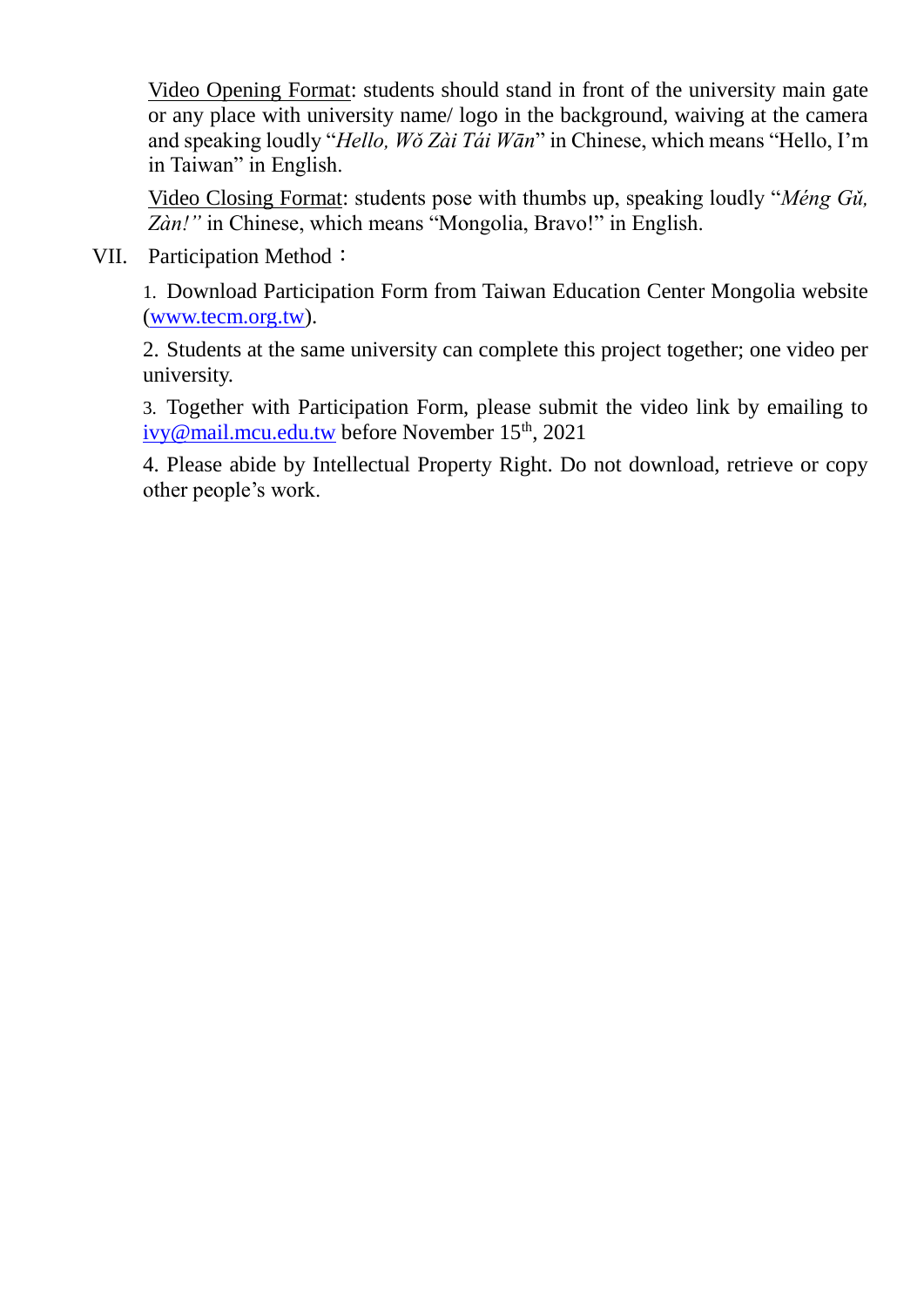## **2021**蒙古人在台灣「**Online** 大聲公」

## 活動說明

(一) 活動目的:邀請現在台灣的蒙古學生,以學校為單位自製30秒~1分鐘短片,每 間學校1支影片,短片的開頭和結尾應符合規定錄製,中段可針對蒙古獨立百 年、在台灣求學生活以及對家鄉的思念,大聲說出心裡的話。參加者可以有其 他創意的表現形式,提前慶祝蒙古獨立百年。

臺灣教育中心匯集各校學生短片,依照學校位置繞台灣一圈剪輯串接,11月26 日(五)在臺灣教育中心 FB 臉書專頁以及 Youtube 頻道首播。

- (二) 每支短片錄製可獲得材料費補助至多新台幣5,000元,發票收據買受人應寫"銘傳 大學",統一編號29902801,發票收據應先行掃描 email 發至臺灣教育中心承辦 人 ivv@mail.mcu.edu.tw 查核,正本郵寄至銘傳大學國際教育交流處/蒙古臺灣教 育中心,地址:33348桃園市龜山區德明路5號 Tel:03-350-7001 ext.3705。補助 費用將透過 ATM 轉帳至各校負責學生帳戶,實支實付。 材料費可補助項目,例如:購買國旗、製作道具、租借服裝…等。 發票收據格式如果不符規定,將無法給予補助。
- (三) 參加對象:在台灣的蒙古學生(包含在學生、校友,沒有年齡限制)。
- (四) 報名日期:即日起至2021年11月15日截止。
- (五) 短片語言:英文、中文
- (六) 短片內容:參加者自製英文或中文段短片(長度30秒~1分鐘),每間學校1支影 片,短片的開頭和結尾應符合下面規定錄製,中段可針對蒙古獨立百年、在台 灣求學生活以及對家鄉的思念,大聲說出心裡的話。參加者可以有其他創意的 表現形式,例如:騎 U-Bike 特技展演、或是來一段軟骨功表演、一段馬頭琴演 出、傳統蒙古歌舞,以上皆可以。
	- 開頭:參加者在學校校有學校校名的地標,向鏡頭揮手、大聲說(中 文) 「哈囉,我在臺灣 *(Hello, Wǒ Zài Tái Wān)* 」
	- 結尾:參加者向鏡頭比大拇指、大聲說(中文) 「蒙古,讚! *(Méng Gǔ, Zàn!)* 」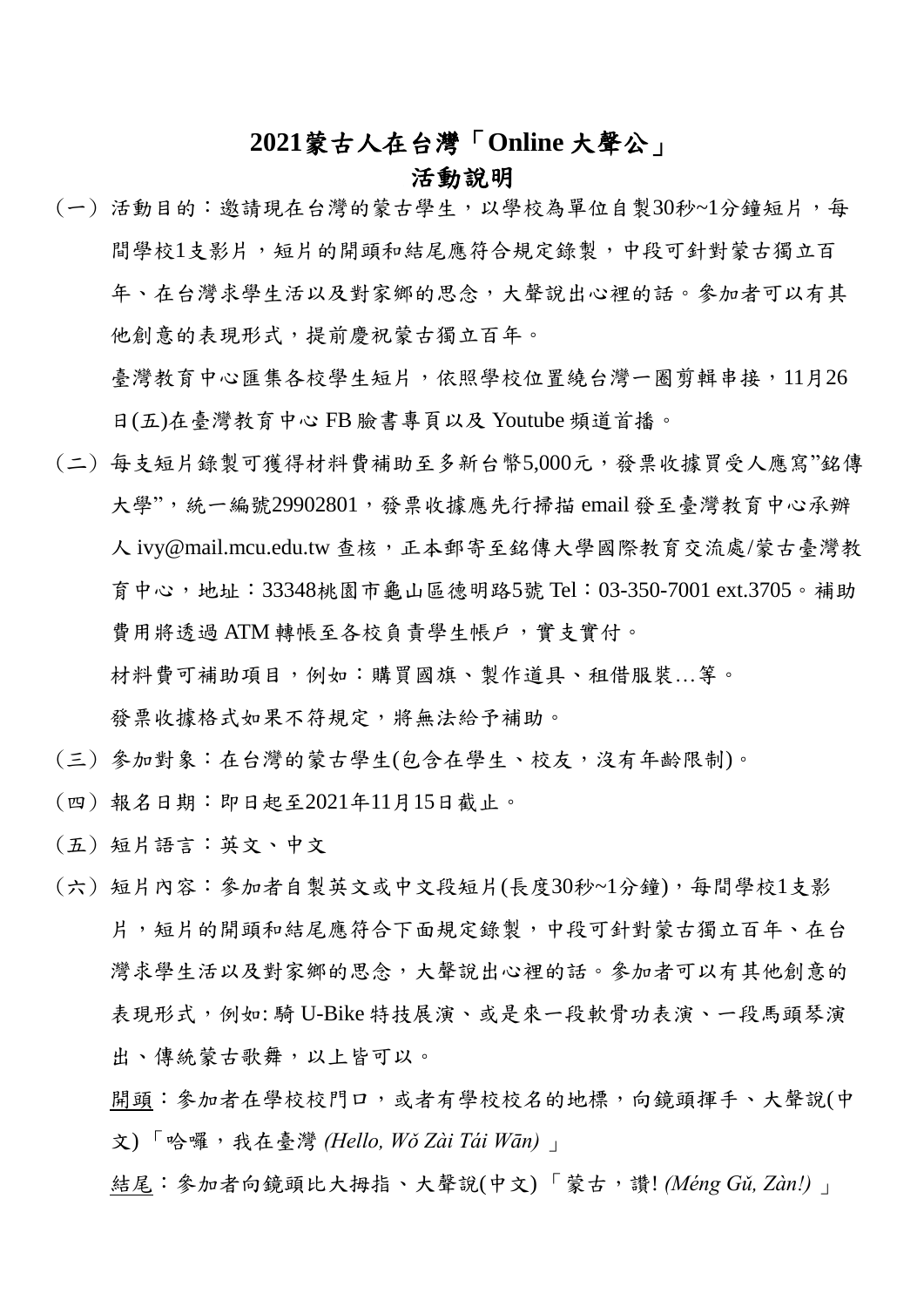(七) 報名方式:

1. 請至蒙古臺灣教育中心網站(www.tecm.org.tw)下載活動報名表

2. 參加者以學校為單位,邀請該校就讀中的蒙古學生一起自製短片

3. 將 Youtube 短片連結於11月15日之前連同報名表 email 寄至

[ivy@mail.mcu.edu.tw](mailto:ivy@mail.mcu.edu.tw)

4. 遵守智慧財產保護法規定,請勿任意下載、擷取或抄襲他人作品。